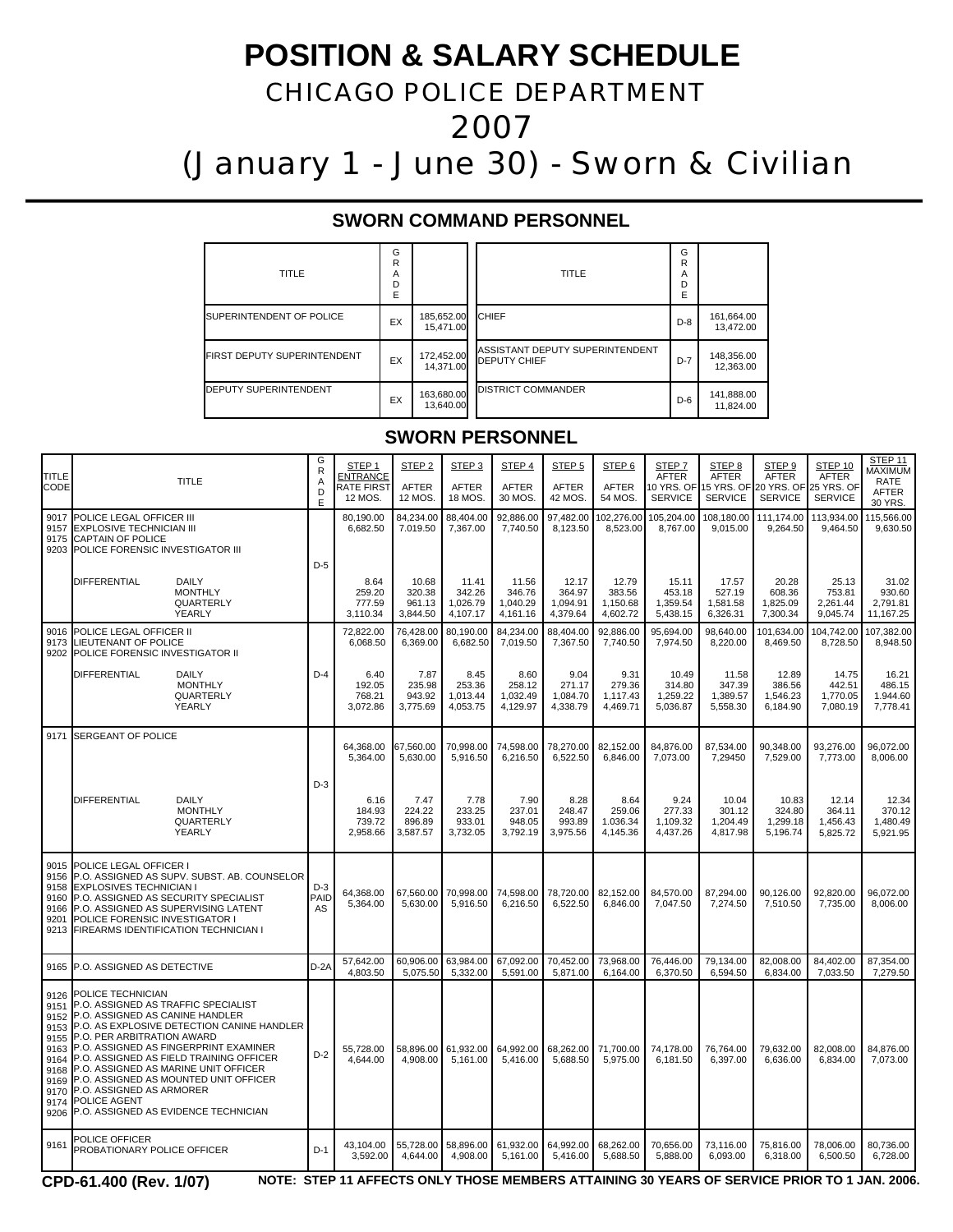# Civilian Personnel (January 1 - June 30, 2007)

|                                                                                                                              | <b>CIVILIAN PERSONNEL</b>                                                                                                                                                                                                                                                                                                                                                                                                                                                                                      |                                 |                                                   |                        | <b>BASE PLAN</b>       |                                           | <b>INTERMEDIATE RATES (IR)</b>                  |                                                                 |                                                               |                                                      |                                                       | LONGEVITY RATES (LR)                                  |                                                       |                                                      |  |
|------------------------------------------------------------------------------------------------------------------------------|----------------------------------------------------------------------------------------------------------------------------------------------------------------------------------------------------------------------------------------------------------------------------------------------------------------------------------------------------------------------------------------------------------------------------------------------------------------------------------------------------------------|---------------------------------|---------------------------------------------------|------------------------|------------------------|-------------------------------------------|-------------------------------------------------|-----------------------------------------------------------------|---------------------------------------------------------------|------------------------------------------------------|-------------------------------------------------------|-------------------------------------------------------|-------------------------------------------------------|------------------------------------------------------|--|
| TITLE<br>CODE                                                                                                                | POSITION TITLE                                                                                                                                                                                                                                                                                                                                                                                                                                                                                                 | G<br>$\mathsf R$<br>Α<br>D<br>E | <b>ENTRANCE</b><br>RATE<br><b>FIRST</b><br>6 MOS. | <b>NEXT</b><br>12 MOS. | <b>NEXT</b><br>12 MOS. | OP BASE<br>RATE<br><b>NEXT</b><br>12 MOS. | 1 YR AT<br>TBR &<br>YRS CONT.<br><b>SERVICE</b> | 1 YR AT<br><b>1ST IR &amp;</b><br>3 YRS CONT.<br><b>SERVICE</b> | 1 YR AT<br><b>2ND IR &amp;</b><br>YRS CONT.<br><b>SERVICE</b> | 1 YR AT<br>3RD IR &<br>14 YRS CONT<br><b>SERVICE</b> | 1 YR AT<br>4TH IR &<br>17 YRS CONT.<br><b>SERVICE</b> | 1 YR AT<br>1ST LR &<br>20 YRS CONT.<br><b>SERVICE</b> | 1 YR AT<br>2ND LR &<br>23 YRS CONT.<br><b>SERVICE</b> | 1 YR AT<br>3RD LR &<br>25 YRS CONT<br><b>SERVICE</b> |  |
| 0636<br>9195<br>9712                                                                                                         | MANAGER OF POLICE SYSTEMS SUPPORT<br>COORDINATOR OF OPERATIONS - OPS<br>COORDINATOR OF INVESTIGATIONS                                                                                                                                                                                                                                                                                                                                                                                                          | 20                              | 77,784<br>6,482                                   | 81,492<br>6,791        | 85,368<br>7,114        | 89,412<br>7,451                           | 93,648<br>7,804                                 | 98,100<br>8,175                                                 | 102,744<br>8,562                                              | 107,652<br>8,971                                     |                                                       |                                                       |                                                       |                                                      |  |
| 1191<br>3010<br>9012                                                                                                         | CONTRACT ADMINISTRATOR<br>DIRECTOR OF GRANTS MANAGEMENT<br>MANAGER OF POLICE PAYROLLS                                                                                                                                                                                                                                                                                                                                                                                                                          | 19                              | 74,280<br>6,190                                   | 77,784<br>6,482        | 81,492<br>6,791        | 85,368<br>7,114                           | 89.412<br>7,451                                 | 93,648<br>7,804                                                 | 98.100<br>8,175                                               | 102,744<br>8,562                                     | 107,652<br>8,971                                      |                                                       |                                                       |                                                      |  |
| 0123<br>0322<br>0680<br>0687<br>1329<br>1580<br>9184                                                                         | FISCAL ADMINISTRATOR<br>SPECIAL ASSISTANT<br>MANAGER OF NETWORK SUPPORT<br>HELP DESK MANAGER<br>MANAGER OF POLICE PERSONNEL<br>SUPERVISOR OF CONTRACTS<br>SUPERVISOR OF INVESTIGATIONS - OPS/IV                                                                                                                                                                                                                                                                                                                | 18                              | 67,656<br>5,638                                   | 70,896<br>5,908        | 74,280<br>6,190        | 77,784<br>6,482                           | 81,492<br>6,791                                 | 85,368<br>7,114                                                 | 89,412<br>7,451                                               | 93,648<br>7,804                                      | 98,100<br>8,175                                       | 102,744<br>8,562                                      | 107,652<br>8,971                                      |                                                      |  |
| 0394<br>0633<br>1927<br>3092<br>6419<br>9019                                                                                 | ADMINISTRATIVE MANAGER<br>PRINCIPAL TELECOMMUNICATIONS SPEC.<br>AREA COORDINATOR<br>PROGRAM DIRECTOR<br><b>COORDINATOR OF PRINTING SERVICES</b><br>ASSISTANT MANAGER OF POLICE PAYROLL                                                                                                                                                                                                                                                                                                                         | 17                              | 61,668<br>5,139                                   | 64,620<br>5,385        | 67,656<br>5,638        | 70,896<br>5,908                           | 74,280<br>6,190                                 | 77,784<br>6,482                                                 | 81,492<br>6,791                                               | 85,368<br>7,114                                      | 89,412<br>7,451                                       | 93,648<br>7,804                                       | 98,100<br>8,175                                       | 102,744<br>8,562                                     |  |
| 0309<br>0381<br>0655<br>0688<br>1318<br>6298<br>9181                                                                         | COORDINATOR OF SPECIAL PROJECTS<br>DIRECTOR OF ADMINISTRATION II<br>MANAGER OF DATA ENTRY & OPERATIONS<br>HELP DESK SUPERVISOR<br><b>TRAINING DIRECTOR</b><br>CHIEF AUTO POUND SUPERVISOR<br><b>INVESTIGATOR III - OPS</b>                                                                                                                                                                                                                                                                                     | 16                              | 56,220<br>4,685                                   | 58,884<br>4,907        | 61,668<br>5,139        | 64,620<br>5,385                           | 67,656<br>5,638                                 | 70,896<br>5,908                                                 | 74,280<br>6,190                                               | 77,784<br>6,482                                      | 81,492<br>6,791                                       | 85,368<br>7,114                                       | 89,412<br>7,451                                       | 93,648<br>7,804                                      |  |
| 0114<br>0305<br>0320<br>0627<br>0653<br>0712<br>0919<br>1302<br>1910<br>1912<br>3861<br>3877<br>9005<br>9182<br>9228         | ASST. PAYROLL ADMINISTRATOR<br>ASSISTANT TO THE DIRECTOR<br>ASSISTANT TO THE COMMISSIONER<br>SENIOR TELECOMMUNICATIONS SPECIALIST<br><b>WEB AUTHOR</b><br>SENIOR PUBLIC INFORMATION OFFICER<br>SUPERVISOR PHOTOGRAPHIC TECHNICIAN<br>ADMINISTRATIVE SERVICE OFFICER II<br>INFORMATION SERVICE COORDINATOR<br>PROJECT COORDINATOR<br>SUPERVISOR HUMAN SERVICE SPECIALIST<br>YOUTH SERVICES COORDINATOR<br>SUPERVISOR OF INSTANT UPDATE UNIT<br><b>INVESTIGATOR II - OPS</b><br><b>FINGERPRINT TECHNICIAN IV</b> | 15                              | 51,228<br>4,269                                   | 53,652<br>4,471        | 56,220<br>4,685        | 58,884<br>4,907                           | 61,668<br>5,139                                 | 64,620<br>5,385                                                 | 67,656<br>5,638                                               | 70,896<br>5,908                                      | 74,280<br>6,190                                       | 77,784<br>6,482                                       | 81,492<br>6,791                                       | 85,368<br>7,114                                      |  |
| 0169<br>0689<br>0703<br>1255<br>1359<br>1576<br>1730<br>3897<br>3988<br>6292<br>9003<br>9008<br>9010<br>9183<br>9196<br>9230 | CHIEF TIMEKEEPER<br>SENIOR HELP DESK TECHNICIAN<br>PUBLIC RELATIONS REP. III<br><b>INVESTIGATOR</b><br><b>TRAINING OFFICER</b><br>CHIEF VOUCHER EXPEDITER<br>PROGRAM ANALYST<br>COMMUNITY OUTREACH COORDINATOR<br>PROGRAM DEVELOPMENT COORDINATOR<br>AUTO POUND SUPERVISOR<br><b>CRIMINAL HISTORY ANALYST</b><br>ASST. SUPERVISOR OF POLICE RECORDS<br>ASST. SUPV. OF POLICE RECORDS PROCESSING<br><b>INVESTIGATOR I - OPS</b><br>SUBPOENA OFFICER<br>SENIOR LATENT FINGERPRINT EXAMINER                       | 14                              | 46,692<br>3,891                                   | 48,888<br>4,074        | 51,228<br>4,269        | 53,652<br>4,471                           | 56,220<br>4,685                                 | 58,884<br>4,907                                                 | 61,668<br>5,139                                               | 64,620<br>5,385                                      | 67,656<br>5,638                                       | 70,896<br>5,908                                       | 74,280<br>6,190                                       | 77,784<br>6,482                                      |  |
| 0308<br>0626<br>0711<br>0841<br>0942<br>1301<br>1482<br>1617<br>3898<br>9021<br>9198<br>9225                                 | <b>STAFF ASSISTANT</b><br>TELECOMMUNICATION SPECIALIST<br>PUBLIC INFORMATION OFFICER<br>MANAGER OF DATA ENTRY<br>PRODUCER/WRITER<br>ADMINISTRATIVE SERVICE OFFICER I<br>CONTRACT REVIEW SPECIALIST II<br>PARALEGAL II<br>COMMUNITY SERVICE REPRESENTATIVE<br>CROSSING GUARD COORDINATOR<br>SUPERVISOR OF WARRANTS PROCESSING<br>FINGERPRINT TECHNICIAN III                                                                                                                                                     | 13                              | 42,528<br>3,544                                   | 44,592<br>3,716        | 46,692<br>3,891        | 48,888<br>4,074                           | 51,228<br>4,269                                 | 53,652<br>4,471                                                 | 56,220<br>4,685                                               | 58,884<br>4,907                                      | 61,668<br>5,139                                       | 64,620<br>5,385                                       | 67,656<br>5,638                                       | 70,896<br>5,908                                      |  |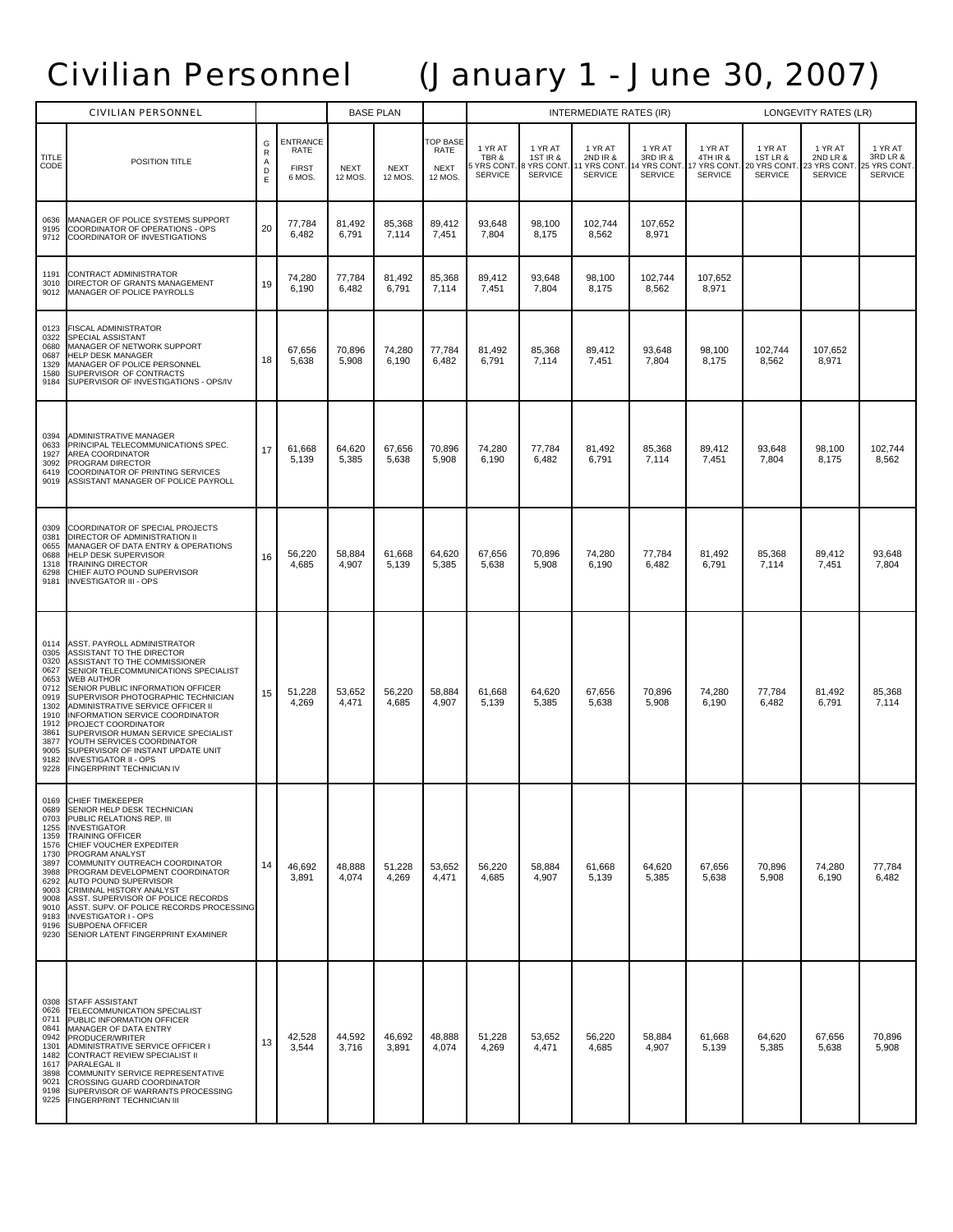# Civilian Personnel (January 1 - June 30, 2007)

|                                                              | <b>CIVILIAN PERSONNEL</b>                                                                                                                                                                                                                                                                                                                                                                    |                                  |                                                                  | <b>BASE PLAN</b>                         |                                    |                                                           |                                                      | <b>INTERMEDIATE RATES (IR)</b>                          |                                                                 |                                                                 |                                                          |                                                                 | LONGEVITY RATES (LR)                                            |                                                                 |
|--------------------------------------------------------------|----------------------------------------------------------------------------------------------------------------------------------------------------------------------------------------------------------------------------------------------------------------------------------------------------------------------------------------------------------------------------------------------|----------------------------------|------------------------------------------------------------------|------------------------------------------|------------------------------------|-----------------------------------------------------------|------------------------------------------------------|---------------------------------------------------------|-----------------------------------------------------------------|-----------------------------------------------------------------|----------------------------------------------------------|-----------------------------------------------------------------|-----------------------------------------------------------------|-----------------------------------------------------------------|
| TITLE<br>CODE                                                | POSITION TITLE                                                                                                                                                                                                                                                                                                                                                                               | G<br>$\mathsf{R}$<br>Α<br>D<br>Ε | <b>ENTRANCE</b><br>RATE<br><b>FIRST</b><br>6 MOS.<br>$\mathbf 1$ | <b>NEXT</b><br>12 MOS.<br>$\overline{c}$ | <b>NEXT</b><br>12 MOS.<br>3        | <b>BASE</b><br><b>RATE</b><br><b>NEXT</b><br>12 MOS.<br>5 | 1 YR AT<br>TBR &<br>5 YRS<br>CONT.<br><b>SERVICE</b> | 1 YR AT<br>1ST IR &<br>8 YRS<br>CONT.<br><b>SERVICE</b> | 1 YR AT<br>2ND IR &<br><b>11 YRS</b><br>CONT.<br><b>SERVICE</b> | 1 YR AT<br>3RD IR &<br><b>14 YRS</b><br>CONT.<br><b>SERVICE</b> | 1 YR AT<br>4TH IR &<br>17 YRS<br>CONT.<br><b>SERVICE</b> | 1 YR AT<br>1ST LR &<br><b>20 YRS</b><br>CONT.<br><b>SERVICE</b> | 1 YR AT<br>2ND LR &<br><b>23 YRS</b><br>CONT.<br><b>SERVICE</b> | 1 YR AT<br>3RD LR &<br><b>25 YRS</b><br>CONT.<br><b>SERVICE</b> |
| 0303<br>0432<br>0437<br>0935<br>1362<br>3520<br>3827<br>9101 | ADMINISTRATIVE ASSISTANT III<br>0323 ADMINISTRATIVE ASSISTANT III (NON-UNION)<br><b>SUPERVISING CLERK</b><br>SUPERVISING CLERK (NON-UNION)<br>0690 HELP DESK TECHNICIAN<br>SENIOR VIDEO EDITOR<br>TRAINING TECHNICIAN II<br>DOMESTIC VIOLENCE ADVOCATE<br>HUMAN SERVICES SPECIALIST I<br>COMMUNITY ORGANIZER - CAPS<br>9110 SUPERVISOR OF CROSSING GUARDS<br>9197 WARRANT & EXTRADITION AIDE | 12                               | 38,760<br>3,230                                                  | 40,632<br>3,386                          | 42,528<br>3,544                    | 44,592<br>3,716                                           | 46,692<br>3,891                                      | 48,888<br>4,074                                         | 51,228<br>4,269                                                 | 53,652<br>4,47                                                  | 56,220<br>4,685                                          | 58,884<br>4,907                                                 | 61,668<br>5,139                                                 | 64,620<br>5,385                                                 |
|                                                              | 9122 DETENTION AIDE (UNIT II)                                                                                                                                                                                                                                                                                                                                                                | 12                               | 38,856<br>3,238                                                  | 40,728<br>3,394                          | 42,636<br>3,553                    | 44,700<br>3,725                                           | 46,800<br>3,900                                      | 49,008<br>4,084                                         | 51,360<br>4,280                                                 | 53,784<br>4,482                                                 | 56,364<br>4,697                                          | 59,028<br>4,919                                                 | 61,824<br>5,152                                                 | 64,776<br>5,398                                                 |
| 0190<br>0438<br>0839<br>0921<br>1313<br>1342<br>1850<br>4239 | ACCOUNTING TECHNICIAN II<br><b>TIMEKEEPER CPD</b><br>SUPERVISOR OF DATA ENTRY OPERATORS<br>SENIOR PHOTOGRAPHIC TECHNICIAN<br>EMPLOYEE COMPENSATION TECHNICIAN III<br>SENIOR PERSONNEL ASSISTANT<br>1616 PARALEGAL I<br>SUPERVISOR OF INVENTORY CONTROL I<br>SUPERVISOR OF PROPERTY CUSTODIANS<br>9224 FINGERPRINT TECHNICIAN II                                                              | 11                               | 35,328<br>2,944                                                  | 36,996<br>3,083                          | 38,760<br>3,230                    | 40,632<br>3,386                                           | 42,528<br>3,544                                      | 44,592<br>3,716                                         | 46,692<br>3,891                                                 | 48,888<br>4,074                                                 | 51,228<br>4,269                                          | 53,652<br>4,471                                                 | 56,220<br>4,685                                                 | 58,884<br>4,907                                                 |
| 0206<br>0302<br>0307<br>0422<br>0831<br>1817<br>3130         | <b>HEAD CASHIER</b><br>ADMINISTRATIVE ASSISTANT II<br>ADMINISTRATIVE ASSISTANT II (NON-UNION)<br><b>INTAKE AIDE</b><br>0431 CLERK IV<br>PERSONAL COMPUTER OPERATOR III<br><b>HEAD STOREKEEPER</b><br><b>LAB TECHNICIAN III</b><br>5742 GRAPHIC ARTIST II<br>9112 TRAFFIC CONTROL AIDE (UNIT II)                                                                                              | 10<br>10                         | 32,196<br>2,683<br>32,280<br>2,690                               | 33,756<br>2,813<br>33,828<br>2,819       | 35,328<br>2,944<br>35,412<br>2,951 | 36,996<br>3,083<br>37,092<br>3,091                        | 38,760<br>3,230<br>38,856<br>3,238                   | 40,632<br>3,386<br>40,728<br>3,394                      | 42,528<br>3,544<br>42,636<br>3,553                              | 44,592<br>3,716<br>44,700<br>3,725                              | 46,692<br>3,891<br>46,800<br>3,900                       | 48,888<br>4,074<br>49,008<br>4,084                              | 51,228<br>4,269<br>51,360<br>4,280                              | 53,652<br>4,471<br>53,784<br>4,482                              |
| 0665<br>0832<br>1341<br>4238                                 | 0205 CASHIER<br><b>SENIOR DATA ENTRY OPERATOR</b><br>PERSONAL COMPUTER OPERATOR II<br>PERSONNEL ASSISTANT<br>PROPERTY CUSTODIAN<br>9214 FINGERPRINT TECHNICIAN I                                                                                                                                                                                                                             | 9                                | 29,364<br>2,447                                                  | 30,732<br>2,561                          | 32,196<br>2,683                    | 33,756<br>2,813                                           | 35,328<br>2,944                                      | 36,996<br>3,083                                         | 38,760<br>3,230                                                 | 40,632<br>3,386                                                 | 42,528<br>3,544                                          | 44,592<br>3,716                                                 | 46,692<br>3,891                                                 | 48,888<br>4,074                                                 |
| 0664                                                         | 0414 INQUIRY AIDE II<br>0430 CLERK III<br>DATA ENTRY OPERATOR<br>0833 PERSONAL COMPUTER OPERATOR I                                                                                                                                                                                                                                                                                           | 8                                | 26,748<br>2,229                                                  | 28,020<br>2,335                          | 29,364<br>2,447                    | 30,732<br>2,561                                           | 32,196<br>2,683                                      | 33,756<br>2,813                                         | 35,328<br>2,944                                                 | 36,996<br>3,083                                                 | 38,760<br>3,230                                          | 40,632<br>3,386                                                 | 42,528<br>3,544                                                 | 44,592<br>3,716                                                 |
|                                                              | 0429 CLERK II                                                                                                                                                                                                                                                                                                                                                                                | 6                                | 24,384<br>2,032                                                  | 25,548<br>2,129                          | 26,748<br>2,229                    | 28,020<br>2,335                                           | 29,364<br>2,447                                      | 30,732<br>2,561                                         | 32,196<br>2,683                                                 | 33,756<br>2,813                                                 | 35,328<br>2,944                                          | 36,996<br>3,083                                                 | 38,760<br>3,230                                                 | 40,632<br>3,386                                                 |